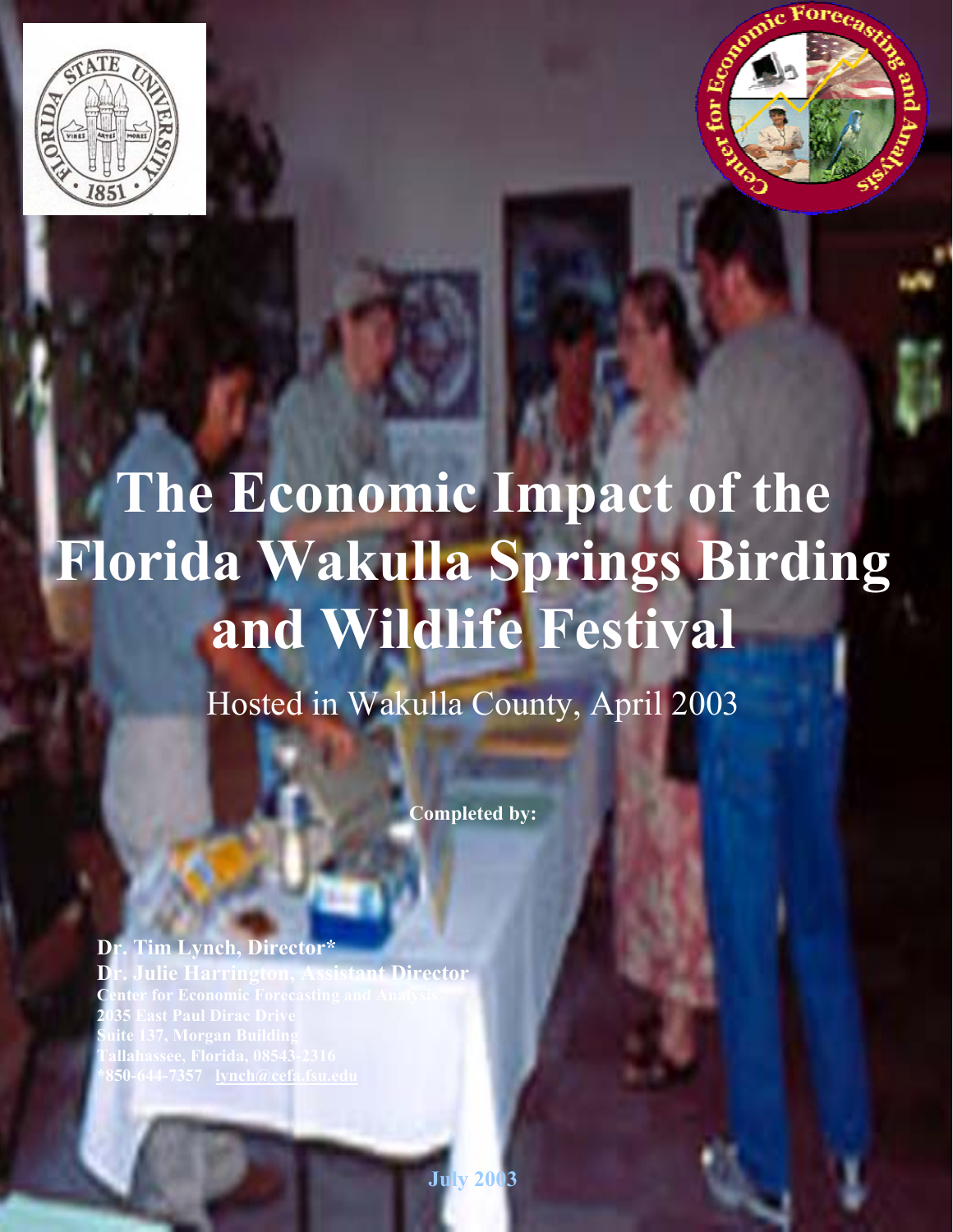## **Overview of The Annual Florida Wakulla Birding & Wildlife Festival**

The *Wakulla Birding & Wildlife Festival* (WBWF), an annual public educational event, was held at Wakulla Springs State Park and Lodge with activities and field trips at other surrounding state parks and the St. Marks National Wildlife Refuge, from April 25 – 26, 2003. Program partners included the Florida Fish and Wildlife Conservation



WBWF, 2003. Birders. Photograph by Tim Donovan.

Commission, Apalachee Audubon Society, DEP's Park Service – Wakulla Springs State Park and Lodge, U.S. Fish and Wildlife Service – St. Marks National Wildlife Refuge, UF Extension Master Wildlife Conservationists, and the Wakulla County Tourist Development Council. At least 1,100 people came to Wakulla Springs on the day of the event, with more than 258 of these participants registering for specific festival activities that had associated fees. This event grossed \$2,881.00 to help with festival expenses and expansion. Almost all the festival's guided tours were full to overflowing. There were 59 questionnaires returned with very positive responses to the event. Eighty-three percent of participants who completed the survey indicated they would be very likely to come to the event next year, and 81% said they would be very likely to recommend this festival to others.

Festival partners and an additional nine

agencies, businesses and organizations supplied staff, setup and materials for 7 learning stations and 12 presentations that provided experiential educational opportunities for festival participants of all ages. In addition to the learning stations, there were 17 exhibitors at this event educating participants with wildlife, environmental and conservation themes.

More then 60 volunteers and numerous paid staff from many different organizations, and agencies enabled the event (which included all the learning stations, presentation and 25 outdoor guided tours) to run smoothly and offer all who attended an excellent opportunity to enjoy themselves while learning a great deal about North Florida's wildlife and flora.

## **Birding in Florida**

Florida is a birder's paradise, thanks to its diversity of habitats, its location on migration routes, the extent of its remaining wild lands, and its geographic span of both temperate and subtropical climates. More than 470 verified species occur here, including much sought-after birds such as the rare Florida burrowing owl, the Florida scrub-jay, the snail kite and Florida's wealth of wading birds. The Great Florida Birding Trail, a planned 2,000 mile route connecting birding sites throughout the Sunshine State, makes it easy for all birders—both casual and expert, local and tourist—to find new and productive birding venues throughout Florida. Trail literature details what species to expect at each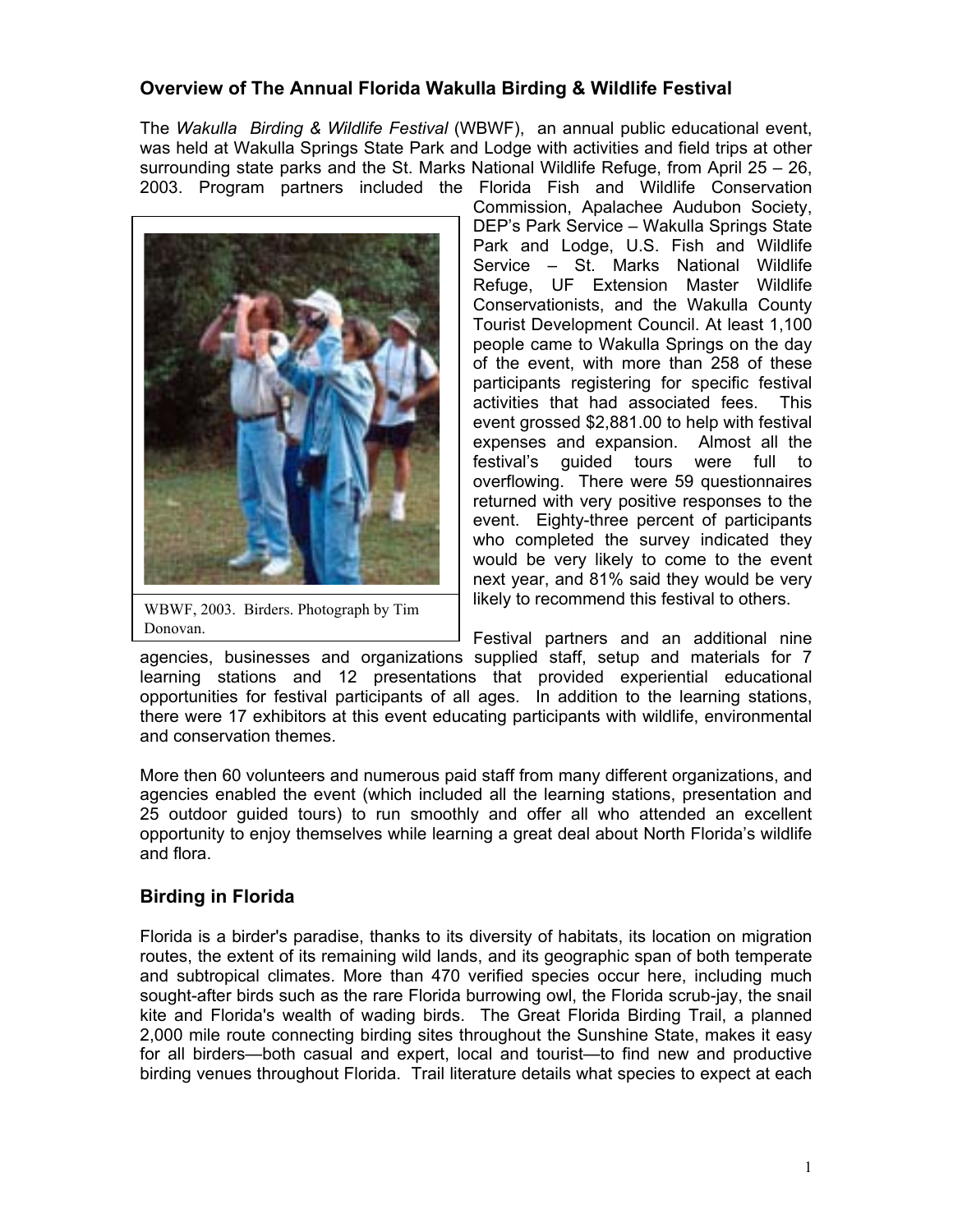site and what kind of an experience each offers: a quick stop versus an all day hike, or a driving loop versus a foot-access only property.<sup>[1](#page-2-0)</sup>

Birding activity on the southeastern peninsula of the United States has been fueled by the emergence of birding and wildlife festivals, which have blossomed during the latter half of the 1990s. Birding and wildlife festivals are local eco-celebrations combining a passive appreciation of land, wildlife, and culture with active learning and participation. Typically three to four day events, these festivals are designed to showcase a region's environmental treasures– its indigenous habitats and species. The WBWF is one of five major birding and wildlife festivals held in Florida during the Spring birding season, and is emblematic of the overlapping themes espoused by *event eco-tourism*: education, conservation, and the economic benefits associated with both. This latter theme, the creation of *green revenues*, is the focus of this report on the WBWF, and the survey instrument and methodology employed are described in the next section.

## **Survey Description and Methodology**

Data were obtained through a survey instrument created by Florida Fish and Wildlife Conservation Commission staff and Dr. Tim Lynch, Center for Economic Forecasting and Analysis. Staff attended the Festival and solicited representative family members at the designated registration site. One member per family was given a registration pamphlet and asked to participate in the survey. Attendees had the option to complete the questionnaire at the registration site or to complete and return it later (during the festival or by mail after the festival). All members of the family were given a poster for filling out the questionnaire. A total of 59 survey questionnaires were collected. It should be emphasized that this questionnaire sample has an 11.25% margin of error, at the 95% level of confidence. The results from this survey are representative of the greater universe of attendees, however, a very representative sample size (at the 5% margin of error) would have included responses from at least 154 respondents.

The following list presents a brief description of the four key elements that comprise the survey instrument.

- A pre-survey to identify and classify participants as in-state local, Florida nonlocal and out-of-state non-local.
- A set of questions/statements related to targeted marketing: past attendance, motivation for attending the festival, lodging type and location, and how participants learned about the festival.
- Demographic composition of the attendees: gender, age, household income and educational attainment.
- Festival related spending by the attendee.

Festival-related spending forms the basis of the economic impact estimates and analysis reported in this paper. Respondents were asked to project and categorize their spending within the Wakulla county area, over the course of the two-day event. The survey is uniquely designed to net out spending that attendees would have made had the festival NOT been held. While this approach yields a conservative spending estimate, the estimate is entirely attributable to the WBWF.

<span id="page-2-0"></span><sup>|&</sup>lt;br>| <sup>1</sup> Extracted from the Great Florida Birding Trail, floridabirdingtrail.com, Florida Fish and Wildlife Conservation Commission.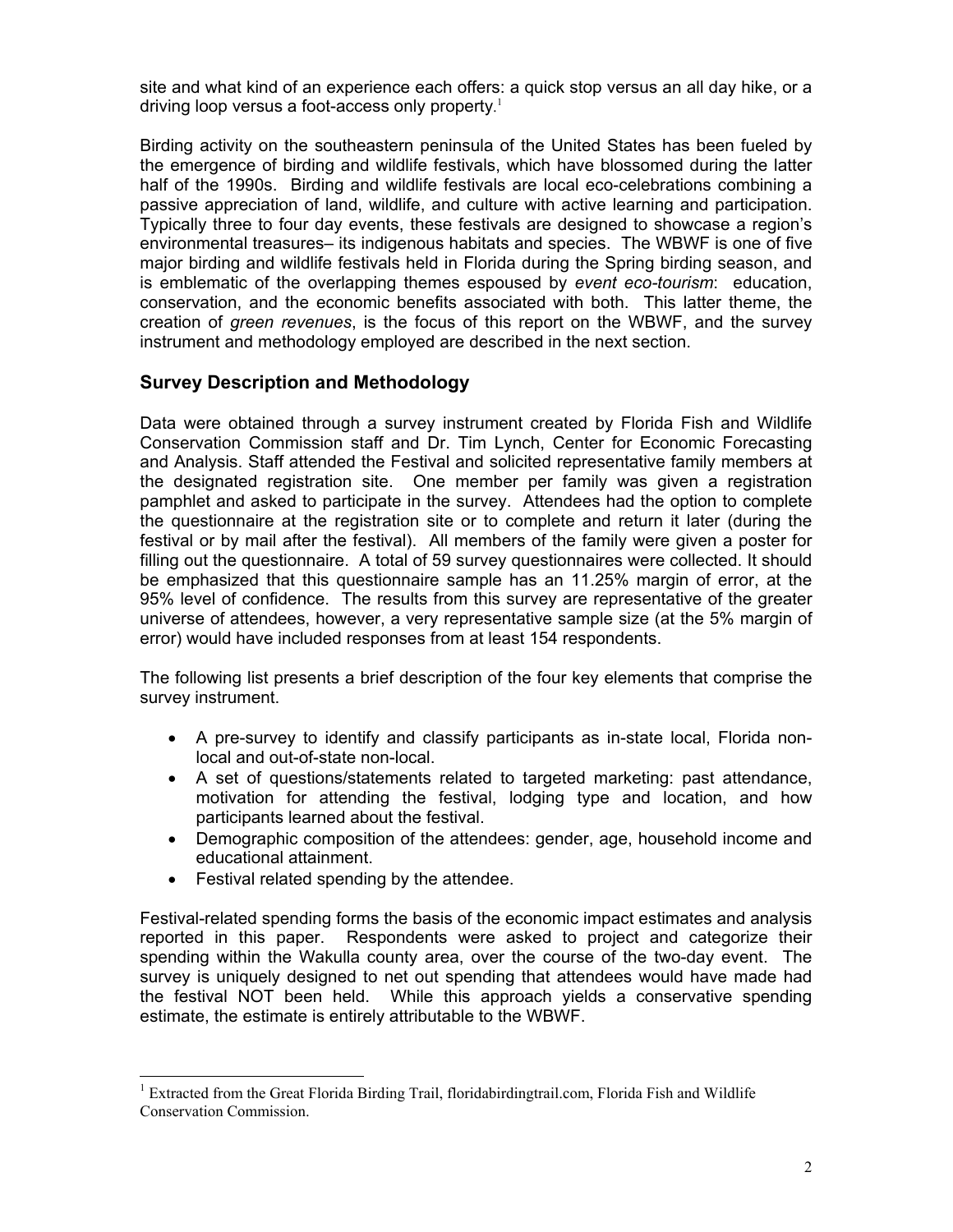## **Origins of the WBWF Birders**

Survey results indicate that the 2003 WBWF participants traveled primarily from Florida to attend the event (Figure 1). Approximately 90 percent of the registered attendees live in the local area, which includes permanent and seasonal residents of the Wakulla-Leon-Gadsden tri-county area. An additional 10 percent of WBWF attendees resided in other locales within the state of Florida. This implies that the largest segment of WBWF attendees was comprised of visitors from the local region in the state of Florida. The nature of the attendees being more localized could be due to recent events such as 9-11 and the conflict in Iraq, however, Florida tourism data (collected by Visit Florida) reflects that tourism numbers returned to normal levels and are continuing to increase yearly, since the last two quarters of 2002.



#### **Figure 1. Primary Residence of the 2003 WBWF Participants**

**Instate Local Florida Non-Local Out of State**

Figure 2 provides an overview of the distribution of WBWF attendees by geographic origin. In this map, circles represent the relative number of individuals attending the Festival from respective areas of the United States. Circles enlarge in direct relation to the number of observations. As mentioned previously, it is evident that the vast majority of WBWF attendees were respectively drawn from northern Florida, southern Georgia and Alabama.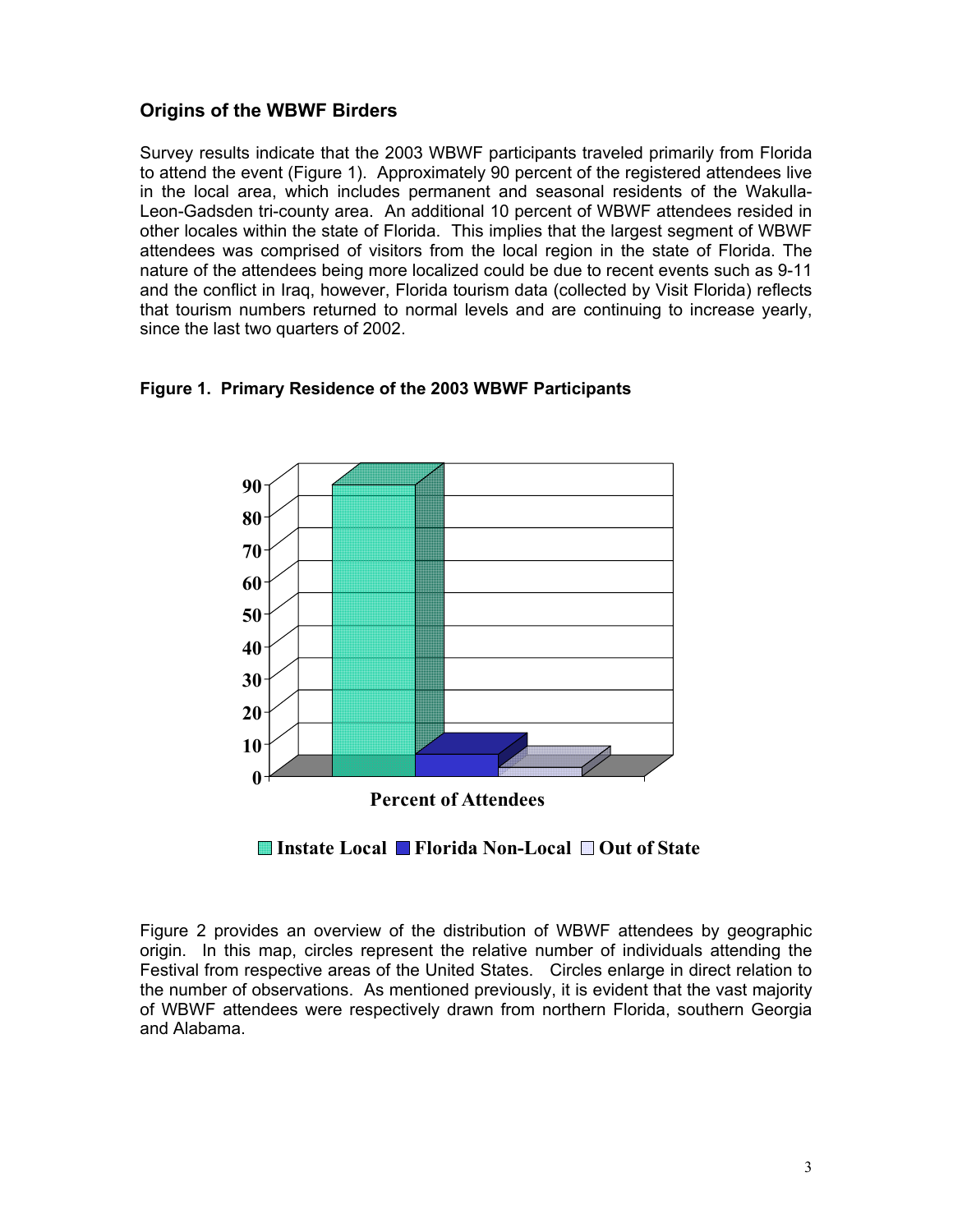

**Figure 2. Distribution of WBWF Participants by Geographic Origin**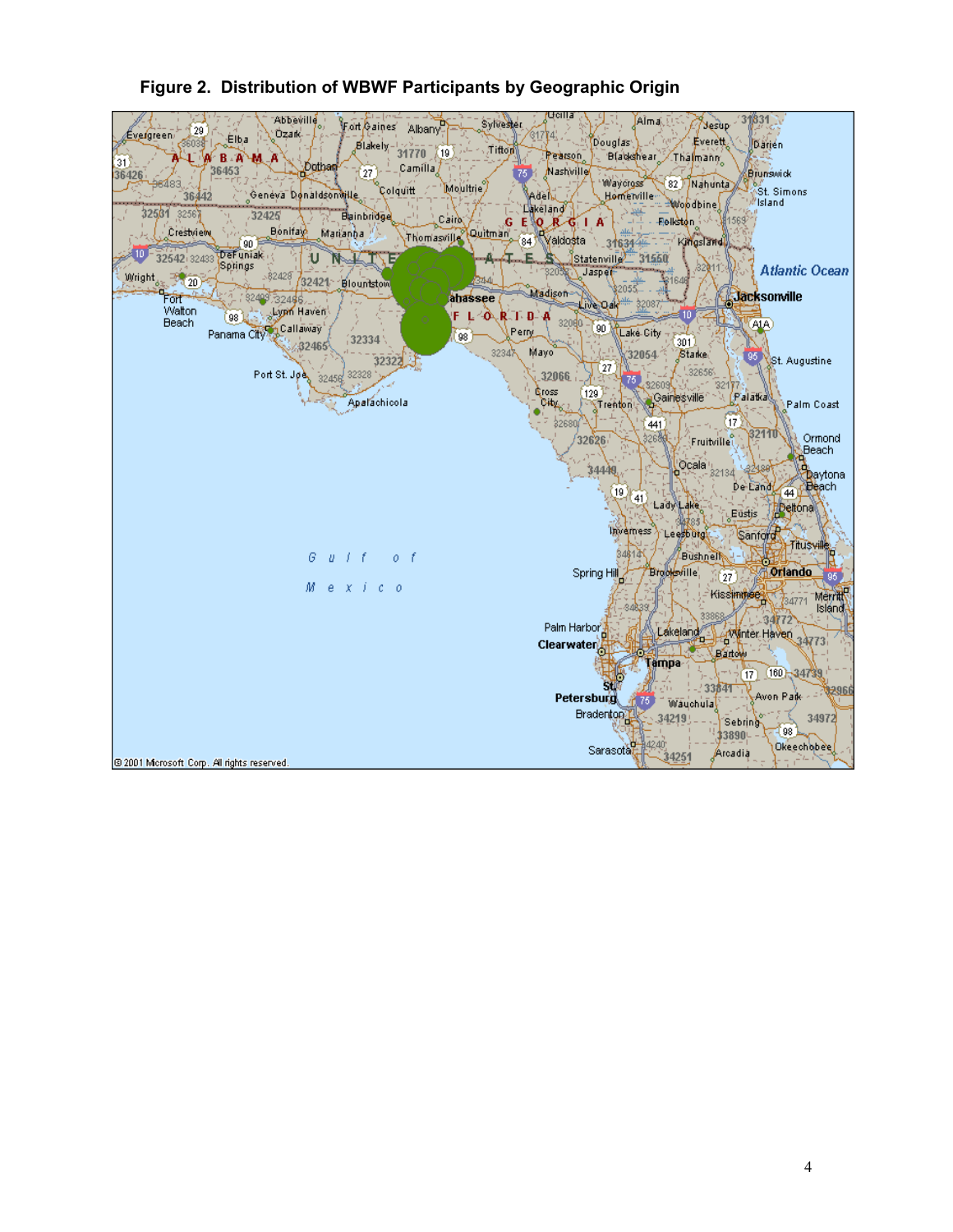### **Profiling the WBWF Eco-Tourist**

Birding and other wildlife viewing activities are a growing part of the global nonconsumptive eco-tourism activities sweeping across the American recreation and leisure industries. On average, recreational bird watchers have considerably higher incomes and levels of education than the average population and tend to be middle-aged or older with significant resources to expend on their chosen leisure and recreation activities [Wight (1996a,b); Scott, et al. (1997)].

Survey results from the WBWF population who participated in the survey are consistent with these trends. Figure 3 details the distribution of household income among Festival registrants who filled out the questionnaire. The data reveal that the distribution of income among WBWF birders is relatively high, with greater than 17 percent of the WBWF population residing in households where earnings accrue to more than \$100,000 per year. To provide some perspective, only 11 percent of Floridian households earn more than \$100,000 per year [Florida Statistical Abstract (2001)]. Moreover, only about 21 percent of the WBWF population resides in households where earnings accrue to less than \$40,000 per year, compared to 37 percent of the general Florida population [Florida Statistical Abstract (2001)].



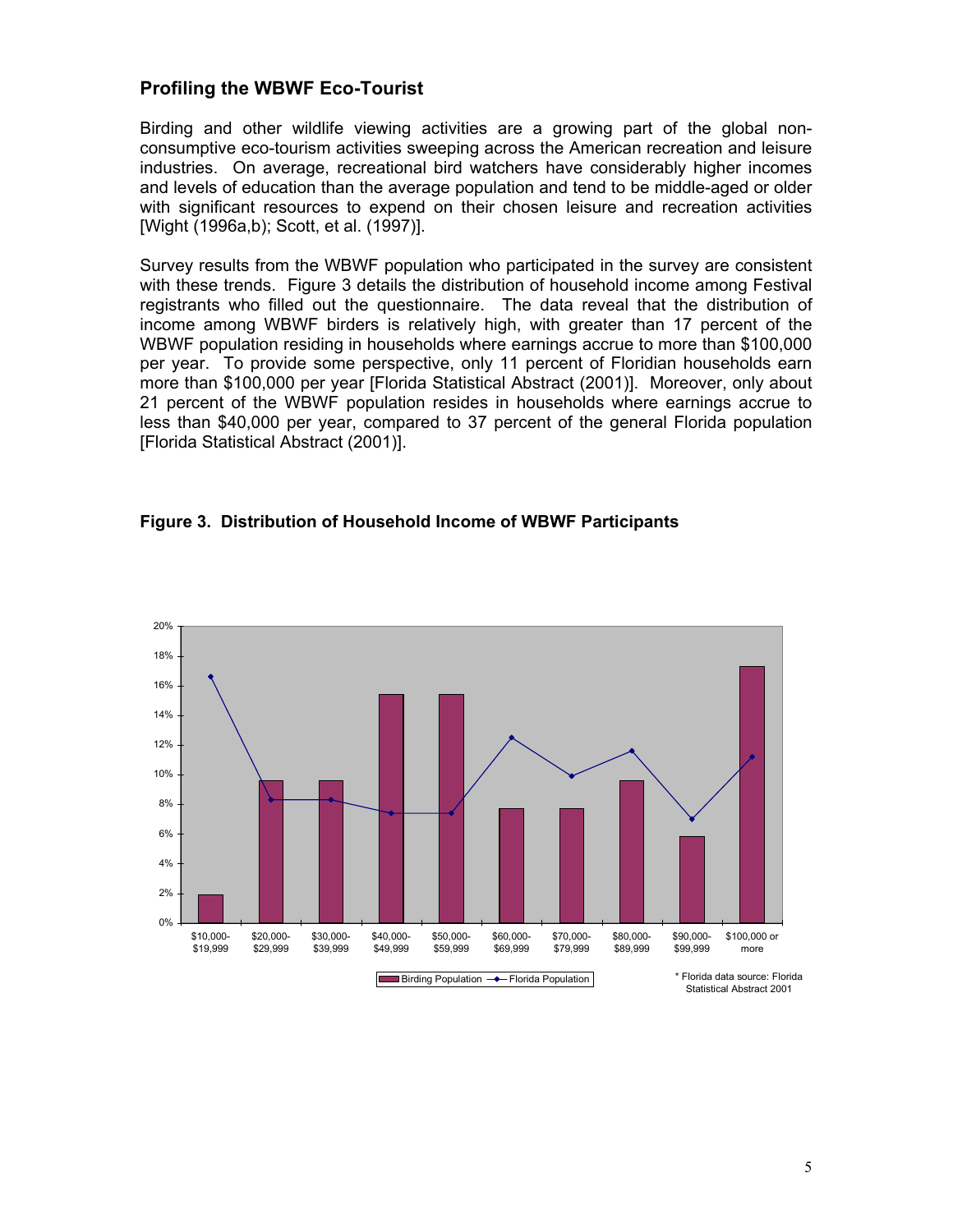Figure 4 provides a profile of the educational attainment levels of Festival registrants. Overall, WBWF birders are exceptionally well educated, with about 60 percent completing college and some graduate classes, and an amazing 37 percent completing advanced graduate or professional degrees. Although the Wakulla area has a higher percentage of government and university personnel, and hence a higher educated workforce than other areas of Florida, it is still reflective of the higher education found among the birder population. Statewide, only 17 percent of Floridians complete a college degree, and only about 6 percent earn a graduate or professional degree [Florida Statistical Abstract (2001)]. Educational asymmetries are also observed at the bottom end of the educational ladder. About 56 percent of all Floridians have earned no more than a high school diploma compared to only 4 percent of the WBWF registrants who responded to the survey [Florida Statistical Abstract (2001)].



**Figure 4. Educational Attainment of WBWF Participants** 

Finally, the WBWF participant age mix is considerably older than that of the general Floridian population (Figure 5). Only 15 percent of those birders surveyed are younger than 35 years of age, while 63 percent range in age from 36 to 55 years. With respect to senior citizens, 20 percent of the WBWF population falls within the 56-to-75-age bracket, with the remaining 2 percent aged 76 and older. This age distribution is consistent with the advanced levels of income described earlier and represents a valuable, incomeladen tourist for the Wakulla county area during the spring off-season.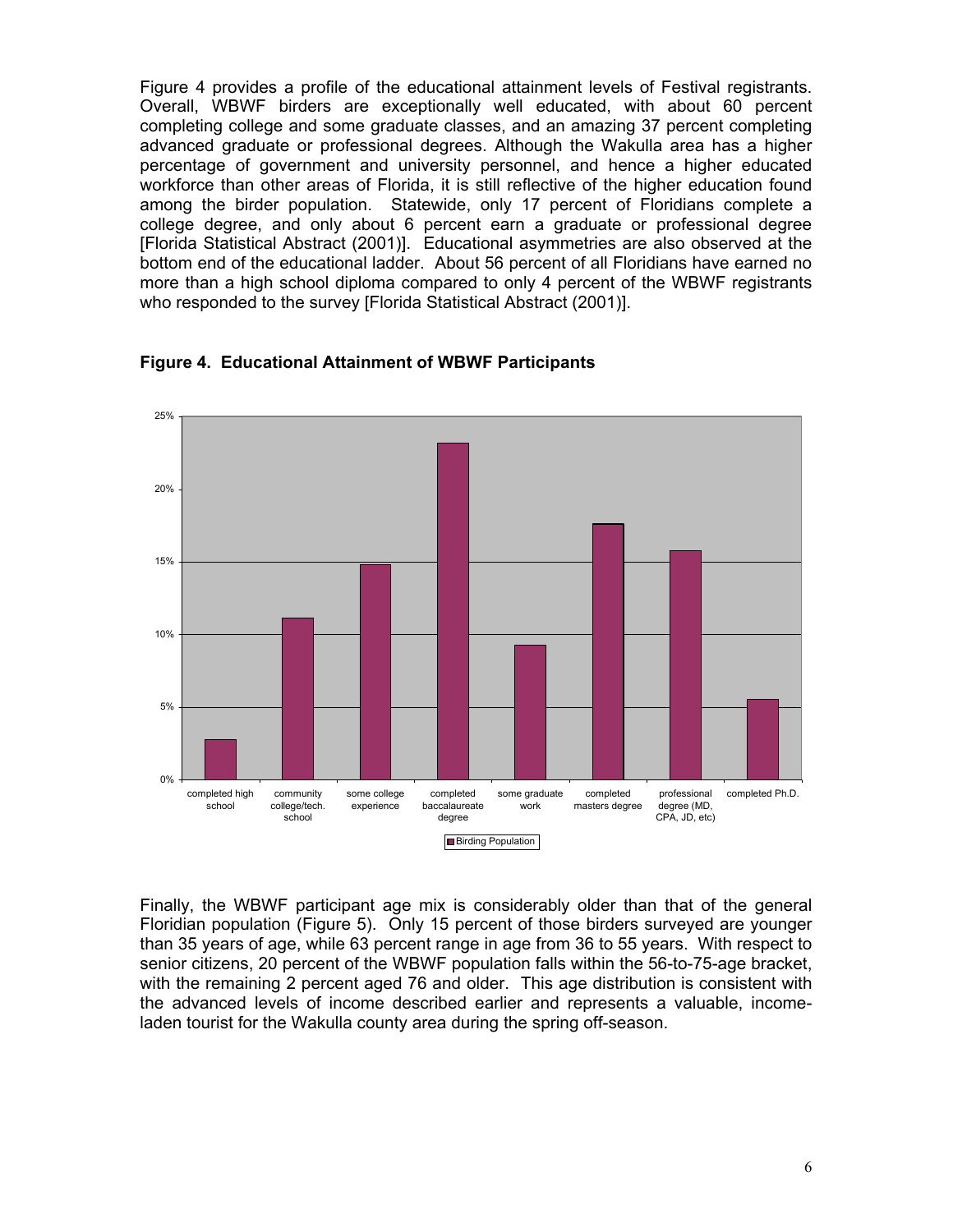**Figure 5. Average Age Distribution of WBWF Participants** 



## **Economic Impacts of the Wakulla Birding and Wildlife Festival**

What are the potential economic benefits that flow from eco-tourist wildlife viewing, hunting and fishing? In the United States, demographic and economic trends associated with bird and wildlife viewing is consistent with the overall growth in world nature-based tourism. According to a 2001 National Survey of Fishing, Hunting, and Wildlife-Association Recreation, 66.1 million people age 16 years and older engaged in wildlife observation, spending about 38.4 billion dollars per annum. Wildlife watchers who embarked on trips away from home for the purposes of observing, feeding, or photographing wildlife numbered almost 22 million. The largest subset of wildlife viewing is birding, which comprised about 82 percent of all wildlife trips away from home. Moreover, according to a 1994-95 National Survey on Recreation and the Environment, between 1982-83 and 1994-95, bird watching activity in the United States increased by 155.2 percent.

Southwick Associates, Inc., in collaboration with Florida Fish and Wildlife Conservation Commission (FWC) staff completed a study of the economic benefit of Florida's fish and wildlife-related recreation in 2001. The study is based on the U.S. Fish and Wildlife Service's 2001 National Survey of Fishing, Hunting and Wildlife Associated Recreation. Summary results for Florida wildlife viewing are outlined in Table 1.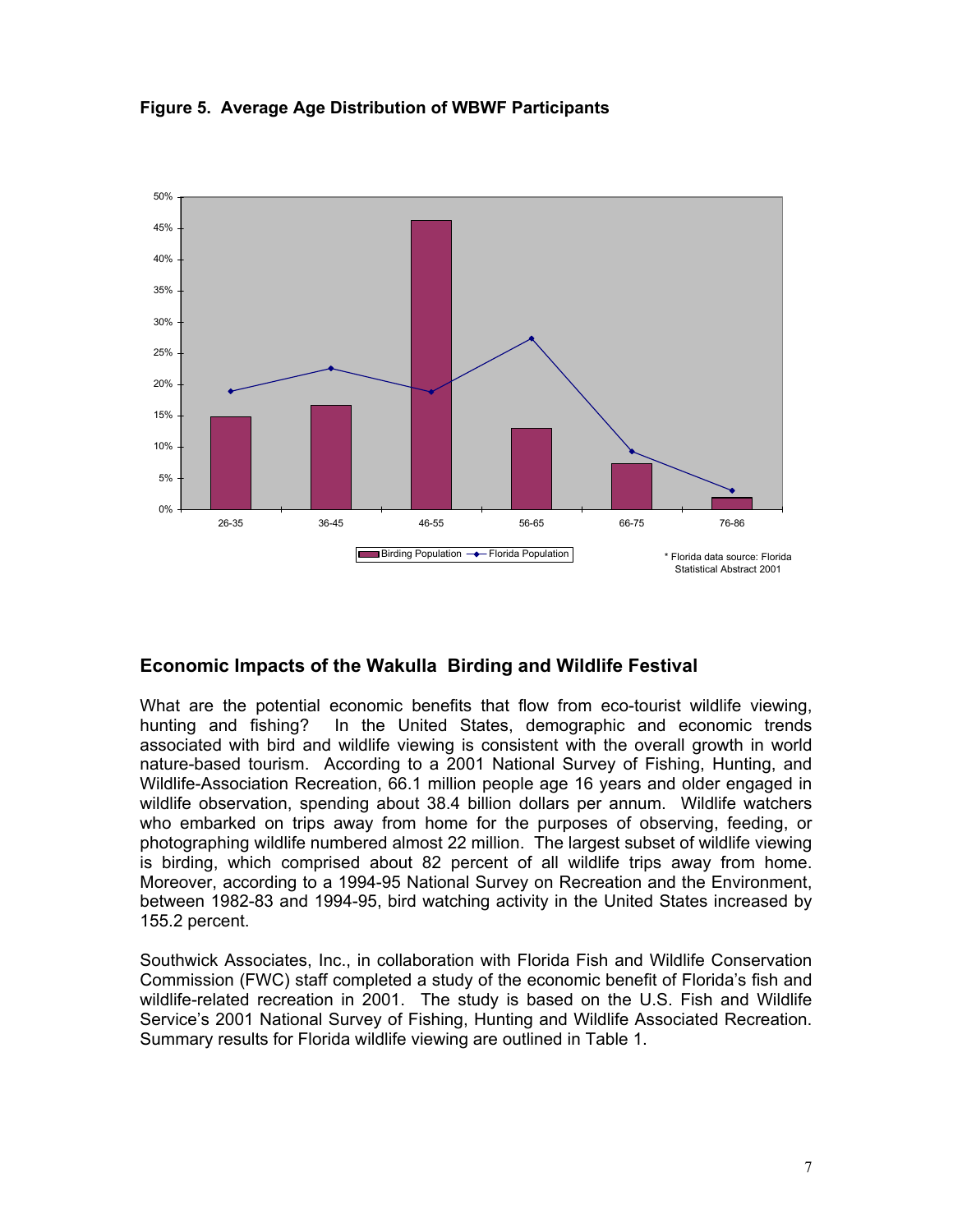#### **Table 1. Summary of the 2001 Economic Benefit of Florida's Wildlife Viewing Activities**

|                                                                                                                        |                         | Each Florida Wildlife viewer |  |  |  |  |
|------------------------------------------------------------------------------------------------------------------------|-------------------------|------------------------------|--|--|--|--|
|                                                                                                                        | <b>Wildlife Viewing</b> | annually generates:          |  |  |  |  |
| <b>Number of Participants</b>                                                                                          | 3.24 million            |                              |  |  |  |  |
| <b>Retail Sales</b>                                                                                                    | \$1.575 billion         | \$486                        |  |  |  |  |
| <b>Sales Tax Generated</b>                                                                                             | \$79.6 million          | \$24.6                       |  |  |  |  |
| <b>Economic Impact</b>                                                                                                 | \$2.861 billion         | \$883                        |  |  |  |  |
| <b>Jobs Created</b>                                                                                                    | 28,427                  |                              |  |  |  |  |
| Southwick Report "The 2001 Economic Benefits of Watchable Wildlife Recreation in Florida, Feb 10,<br>$\bullet$<br>2003 |                         |                              |  |  |  |  |

Wildlife viewing annually generates \$2.861 billion in economic impact and creates 28,427 jobs; taken together, hunting, freshwater fishing, wildlife viewing, and saltwater fishing generate approximately \$1.575 billion in retail sales. Sales tax benefits to the state that are directly associated with Florida's fish and wildlife-related recreation are estimated at \$79.6 million.

By way of comparison:

Year 2001 retail sales for hunting, fishing and wildlife viewing were more than twice that of all Florida lottery ticket sales for 1999. The Florida sales tax revenues from hunting, fishing and wildlife viewing are more than the annual tuition paid by 22,700 in-state university students.

More than one out of every five state residents is a wildlife viewer and spends an average of \$486 annually on trip related and equipment expenditures. What yearly spending patterns do eco-tourists who attended the WBWF manifest?

The Wakulla Birding and Wildlife Festival (WBWF) survey solicited information on the average amount of money expended by the respondents in a single year on trips associated with bird watching. The average dollar amount spent by the WBWF birder was \$84.85; the maximum an attendee spent was \$610. For the American Birding Association (ABA) birder [see Scott, et al. (1997)], the largest single annual category of spending is transportation (\$1,163), with lodging expenditures (\$737) second, followed by meals (\$417). Lesser amounts were spent on equipment (\$72), books and subscriptions (\$45), entrance fees (\$61), and miscellaneous items (\$206). Total annual per capita spending (on average) exceeded \$3,054 for bird watching related trips. Thus, the average WBWF birder is an interested birder but perhaps not as serious or committed as the ABA birder, spending only about three percent of the ABA birder's annual birding expenditure.

That this constitutes a significant spending stream from an affluent, older population into Wakulla County is self-evident. But more specifically, what are the economic impacts flowing from the WBWF on the area economy? These impacts were determined by way of estimating the direct and indirect stimulus to the area economy from direct spending by attending birding eco-tourists. Florida State University economists, using data generated from the Wakulla Birding and Wildlife Festival staff, used the IMPLAN<sup>[2](#page-8-0)</sup> economic model to ascertain a total impact on the Wakulla County Area. IMPLAN

<span id="page-8-0"></span><sup>&</sup>lt;sup>2</sup>  $<sup>2</sup>$  IMPLAN is the registered trademark of MIG, Inc., Stillwater, MN,  $\frac{www.IMPLAN.com}{www.IMPLAN.com}$ .</sup>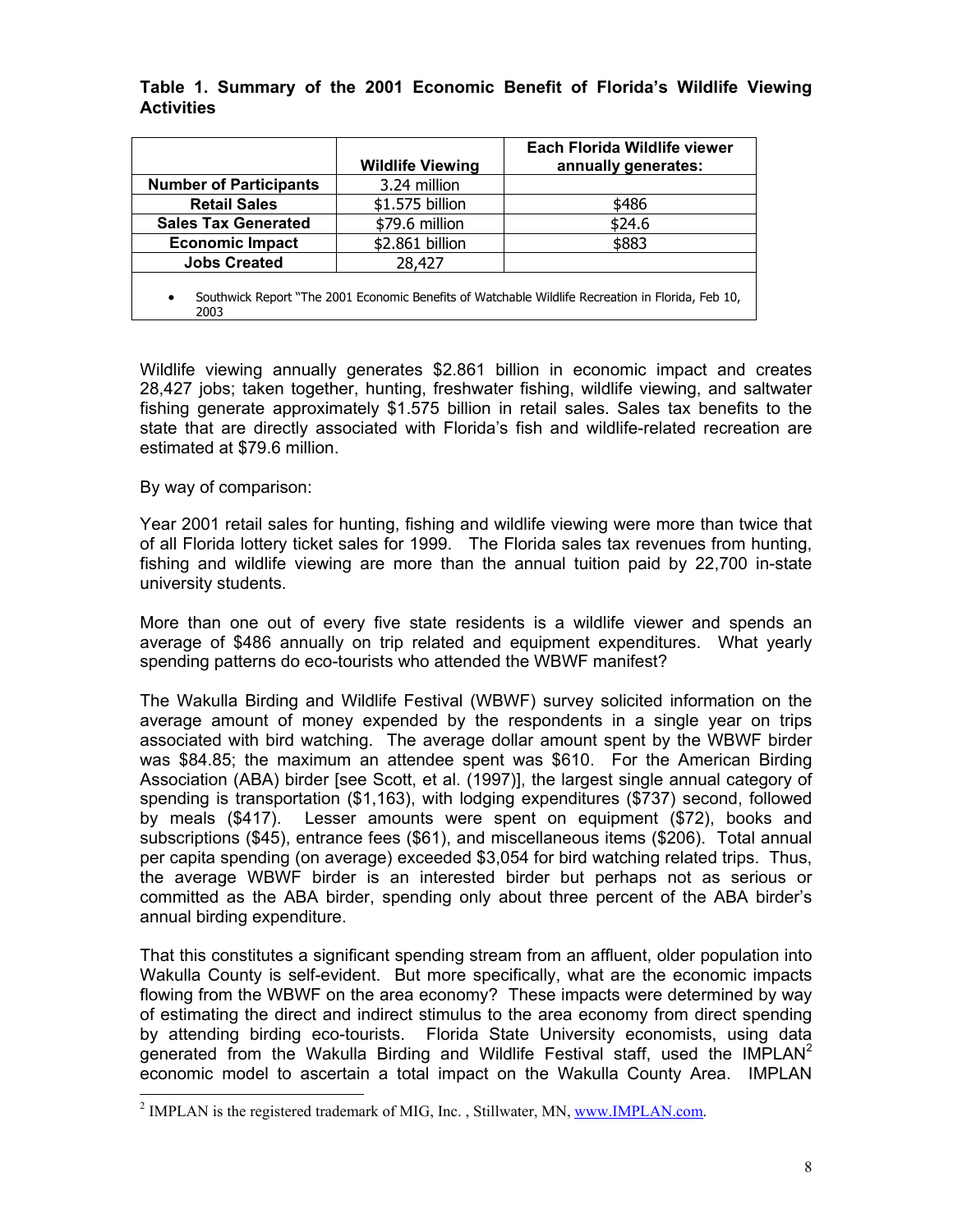analysis is performed by taking direct measures of local expenditures by WBWF birders over the Festival time. Spending categories are defined broadly as

- Transportation (gas, car rental, etc.);
- Food bought and prepared;
- Restaurants;
- Lodging accommodations;
- Gifts and souvenirs;
- Other purchases; and;
- Festival purchases.

Data were obtained through a survey instrument applied to a significant portion (59, or 23 percent) of the WBWF population. Respondents were asked to detail their expenditures on motel/hotel and other lodging, food and restaurant spending, gasoline and automobile related spending, other retail purchases, and birding conference expenses across the Wakulla County area.

The average of the birders' responses were estimated and then applied to the entire WBWF registrant population (including those who did not take the survey). This effort yields a fairly comprehensive (and relatively conservative) set of estimates of direct economic spending stimulus produced in the local economy EXCLUSIVELY from hosting the WBWF event. This direct spending economic stimulus is then entered into the IMPLAN economic impact assessment model which translates this direct spending into indirect and induced economic stimulus. Summing the respective effects provides an estimate of the overall economic impact to the area economy.

#### *WBWF Direct Local Spending*

The WBWF survey of birders' spending suggests that upon their arrival the largest single expenditure for most visiting birders is lodging accommodations. The survey indicates that approximately 29 percent of the out-of-town WBWF attendees stayed in motels while 74 percent utilized lodging in private residences (e.g., guest rooms with friends, or attendees homes). The average hotel/motel cost of lodging that birders paid, in total, was \$29.45. The total number of people associated with attending the WBWF was 258 and the total direct lodging expenditures associated with the birding festival was \$7,598.

Spending for food in local restaurants and bars is the second largest category of expenditures for visiting birders. The average amount spent by the survey respondents was \$18.41, and total expenditures were \$4,749.

Other large purchases were goods, such as gasoline, associated with automobile usage. In a study conducted at the Corkscrew Swamp Sanctuary area of Florida in the 1993- 1994, 77.6% of attendees indicated they had purchased a tank of gasoline and related auto servicing expenses that averaged to about \$5 per vehicle. Regarding the WBWF survey, the average amount spent for transportation: gasoline, car rental fees and maintenance expenses was \$11.78, and total expenditures in this category were \$3,039.

A large majority of respondents also made a variety of retail purchases while they visited the Wakulla area for the Festival. The Corkscrew study indicated that a majority (54.2%) of respondents made purchases in one of the five primary areas: 1) books; 2) souvenirs; 3) small equipment purchases; 4) groceries; and, 5) other miscellaneous items. Regarding WBWF survey respondents, the average retail spending per person was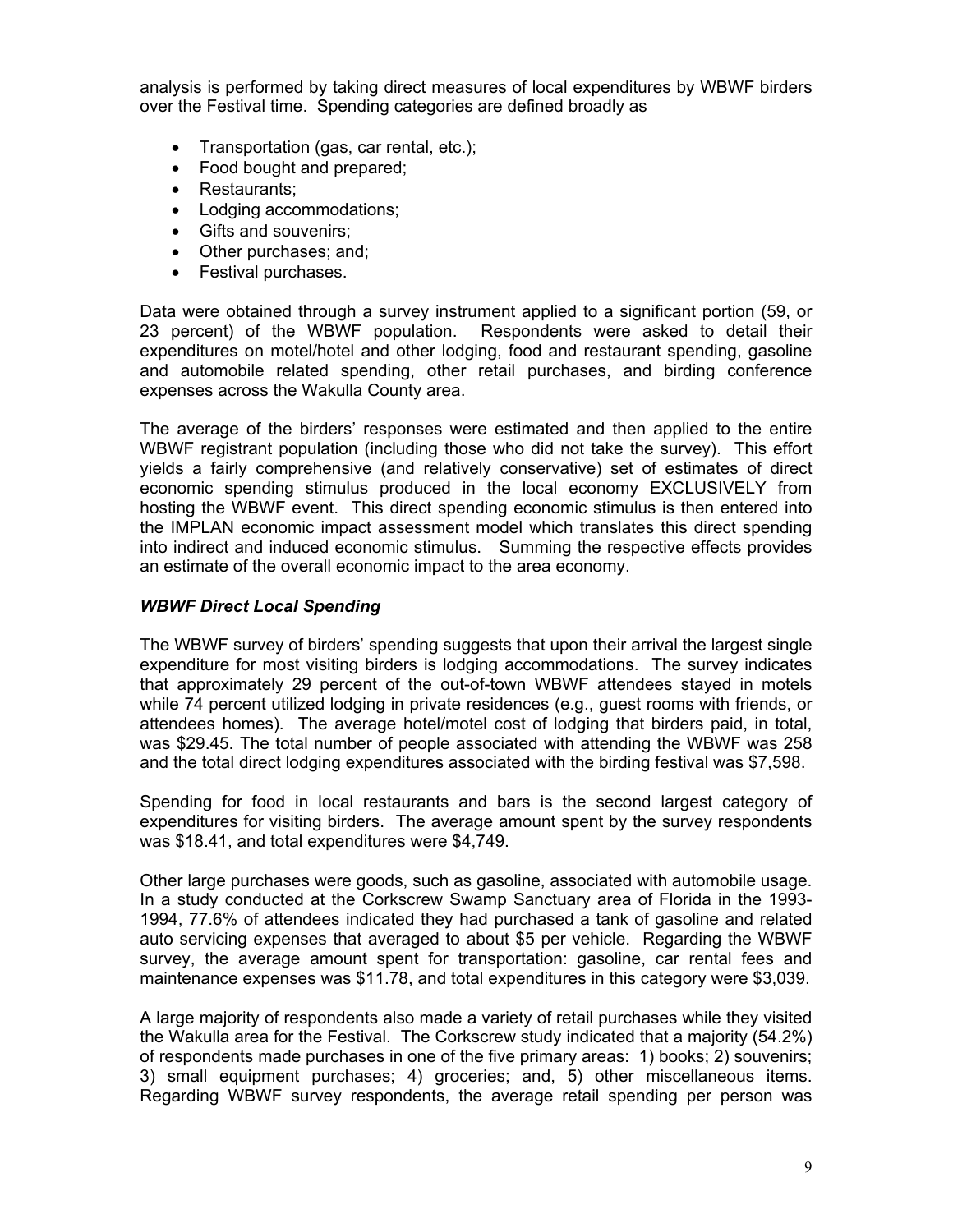about \$13.53, general retail purchases made during the Festival time period. The most common purchases were gifts and souvenirs (about 54%), other miscellaneous items (about 24%), and groceries (about 22%). Therefore, during the Festival, total direct attendee spending for retail purchases is estimated to be \$3,491. Spending appeared to be higher by the respondents regarding direct Festival expenses. The average spent was \$14.15, with a total Festival spending estimated to be \$3,651.

Summing the broad categories of spending yields total eco-tourist related WBWF expenditures in the Wakulla County area of \$22,528.

Finally, actual sponsor-related birding festival expenses are also included. The festival organizers contracted with local businesses to the extent that it was possible; local spending is broken down as follows:

#### **Table 2. WBWF Expenses including Registration, Banquet, Field Trips, among others.**

| <b>Expense Item</b>             | <b>Amount</b> | <b>Expense Item</b>        | <b>Amount</b> |
|---------------------------------|---------------|----------------------------|---------------|
| <b>Handling Fees</b>            | \$146         | Other Adv. (bags from TDC) | \$50          |
| <b>Food for Volunteers</b>      | 150           | Transportation             | 10            |
| <b>Supplies</b>                 | 25            | Staff Hours (St Marks)     | 880           |
| Local Newspaper Ads             | 1.134         | Staff Hours (FWS)          | 11,891        |
| <b>Brochures &amp; Brochure</b> | 663           | Printing & Reproduction    | 603           |
| holders                         |               |                            |               |
|                                 |               | <b>Total</b>               | \$15,552      |

This last category of spending is then added to the total direct expenditures for a combined direct spending level of \$38,080. This direct spending was then entered into the IMPLAN economic impact input-output model of the region to assess final direct, indirect and induced impacts to the local area.

#### *Final Direct Indirect and Induced Economic Impacts*

Table 3 provides the final direct, indirect and induced (secondary or multiplier) impacts from the WBWF. The total economic stimulus is \$66,224, with income generation effects of \$27,367. Value-added impacts of the Festival were \$40,519, while the equivalent of 1.0 yearlong jobs were created in the local area as a result of Festival spending. Finally, \$3,335 in Federal, State and Local taxes was generated.

Clearly, the Festival serves as a major stimulus to the local economy, and as it grows so will the economic pulse from greater numbers of visitors both during the Festival and at other times during the year. Once exposed to the wonders of Wakulla County, visitors oftentimes return to explore nature on their own with many eventually relocating to the area.

#### **Table 3. Final Direct, Indirect, and Induced Economic Impacts from the Wakulla Birding and Wildlife Festival, 2003.**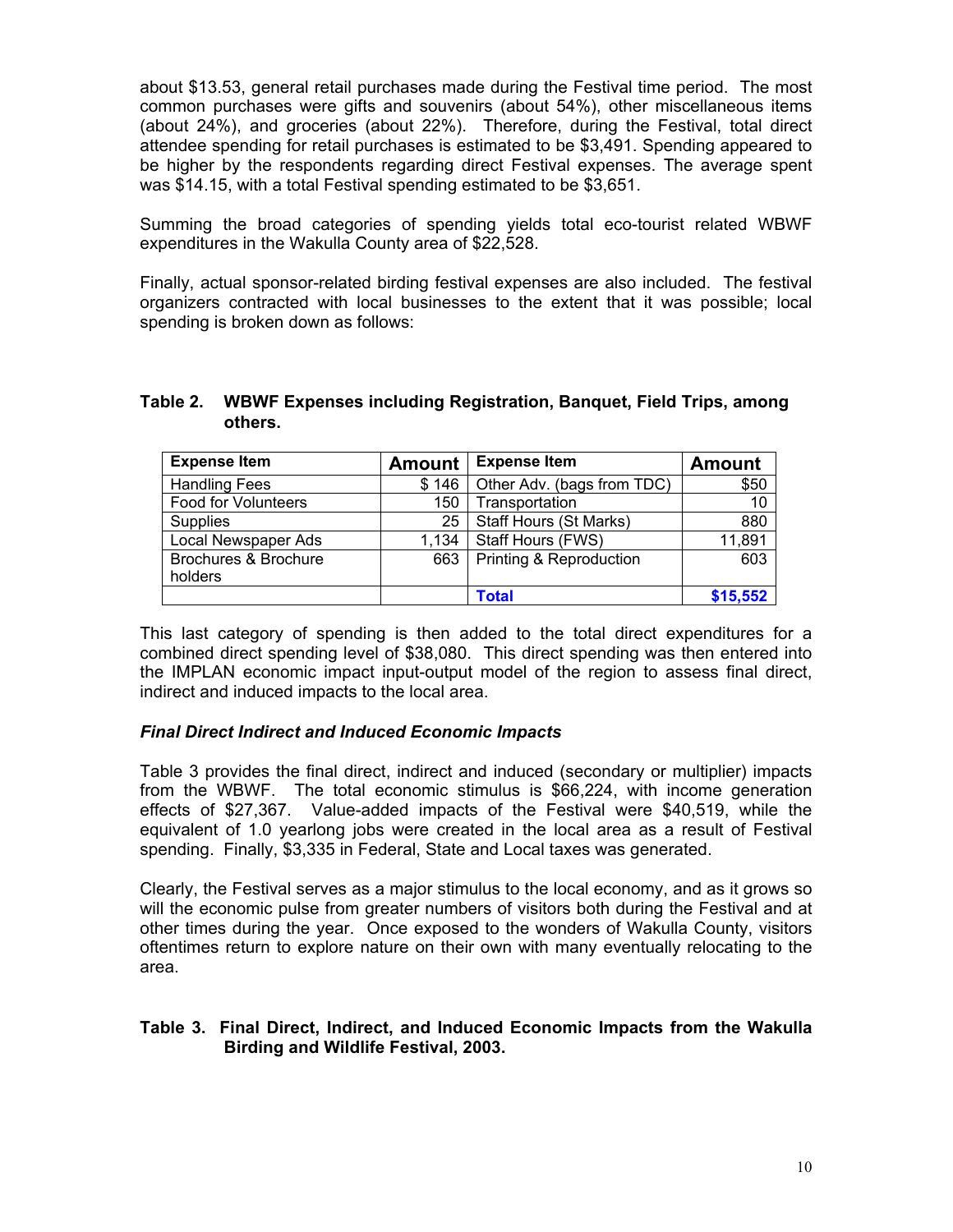| <b>Impact Measure</b>                | Direct* | Indirect* | Induced* | Total* |  |  |
|--------------------------------------|---------|-----------|----------|--------|--|--|
| Income Impacts                       | 16,023  | 5,222     | 6,122    | 27,367 |  |  |
| Value Added Income                   | 22,837  | 7,480     | 10,202   | 40,519 |  |  |
| Output Impacts                       | 37,619  | 12,662    | 15,943   | 66,224 |  |  |
| Employment                           | 0.7     | 0.1       | 0.2      | 1.0    |  |  |
| Tax Impacts<br>Total State/Local/Fed |         |           |          | 3,335  |  |  |
| *2003 dollars (except employment)    |         |           |          |        |  |  |

## **Summary And Conclusions And Prospects For The Future**

Birders, and other eco-tourists, provide significant revenue infusions to the region year round. Local businesses and policy-makers should recognize the economic impact of the 258-plus eco-tourists attending the Wakulla Birding and Wildlife Festival as an important contribution to the community. Over \$66,000 flowed into the local community from this single event; spending will continue to grow as the festival matures and expands.

All the reported spending flows directly to local stores, tourist rental properties, motels, camping operations, restaurants and retail outlets. The full impact is \$66,224 including \$3,335 in taxes, with the bulk of tax revenues directed to local coffers. Wakulla Springs State Park, St. Marks National Wildlife Refuge, Ochlockonee and Bald Point State Parks – focal points of the Wakulla Birding & Wildlife Festival -- will continue to draw tourists year round, but the Festival provides additional economic boost during the spring.

There are several points of interest that stem from this analysis that should be of interest to local businesses, elected officials, and appointed policy makers.

- The first is to continue to support and encourage the WBWF as an engine of local economic development and growth. As more people visit the area's natural wonders (especially during the slower seasons), more revenue is generated.
- The second is to encourage out-of-state, instate and locals (especially Tallahassee, Panama City-Ft. Walton, Pensacola, Gainesville, and Jacksonville) to visit the area for longer periods of time. By extending the average visitor's length of stay, the Festival could add significantly to the revenues generated. More importantly, by encouraging local participation the surrounding communities would also benefit, as residents would spend longer times in their own community, and spend more money locally as opposed to traveling to attend similar events and expend resources elsewhere.

A carefully designed marketing strategy would greatly enhance the prospects of expanding eco-tourism growth in the Wakulla County area. Emphasis in tourism advertising should continue to focus on the great birding opportunities in this area and also reflect the fact that while the scenery is beautiful (and contains wonderful photographic potential), other wildlife is abundant.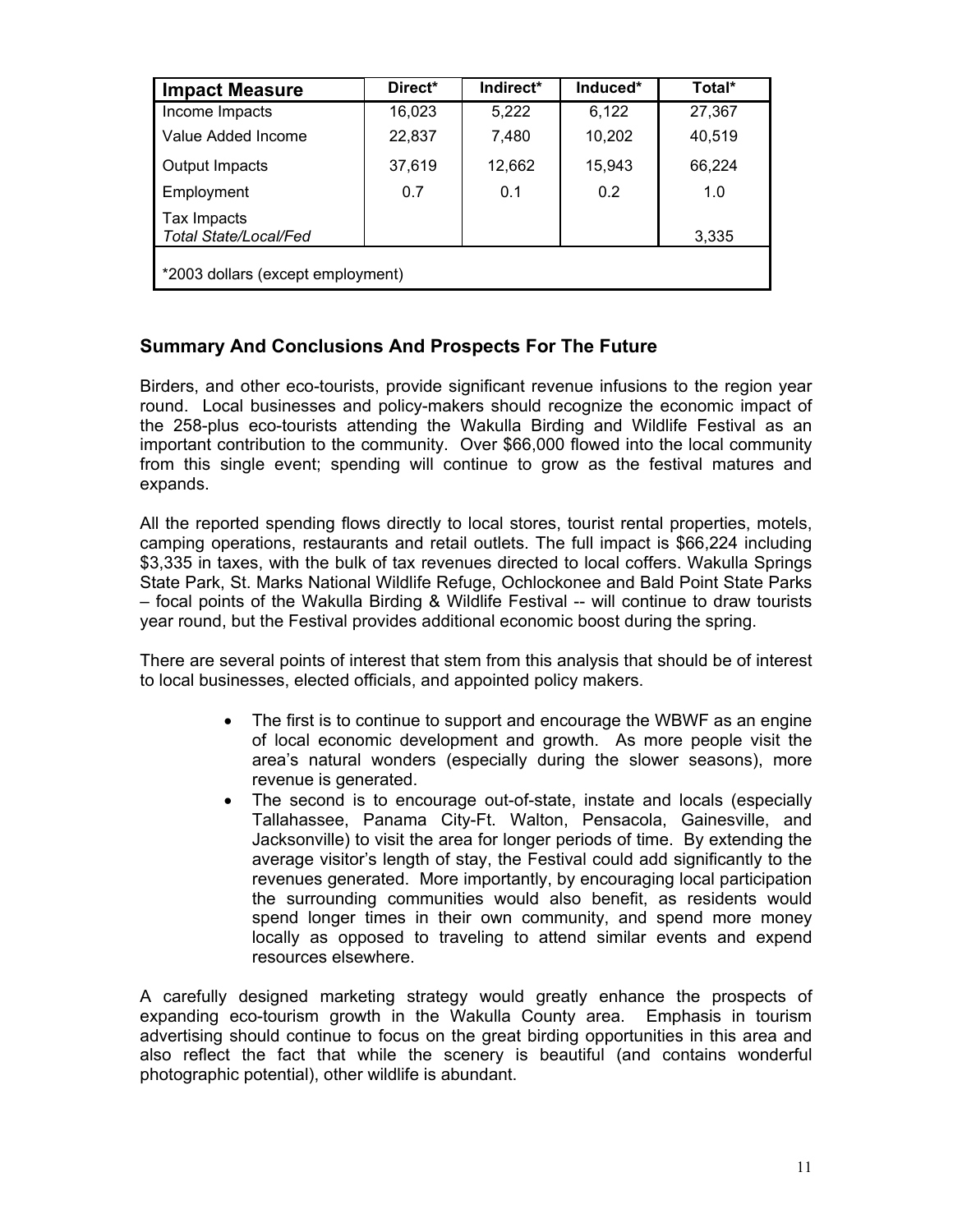

WBWF, 2003. Photo courtesy of Tim Donovan.

Other recreational opportunities abound in the region such as boating, fishing, hunting, hiking, bike riding and kayaking. All these activities are compatible with the abundance of open space in the area; moreover, they place an emphasis on heritage themes (e.g., "the way Florida used to be") that permeate tourist and recreational attractions in what is referred to as "Old Florida." The WBWF event can be combined with other leisure opportunities to make for an extended stay and much larger economic capture. This focus also underscores the important point that the foundation of

this richness of recreational opportunities stems from the wealth and quality of the natural resources of the area. These environmental treasures should be protected as they are the jewels in the crown of future high quality, low impact economic growth in the area, a foundation based upon nature tourism.

Local businesses should be kept informed about Festival-related activities in order to help determine what types of special services may be offered (special tours, fishing tournaments, wild life photography classes, kayak tours and so forth). This would help extend the stay of birders and facilitate capture of a greater proportion of available tourism dollars. For birders, the variety of retail items and goods and services available could be made more diverse; this could offer a greater opportunity for local merchants and specialty interest groups to gain "double sell" opportunities in addition to the Festival events.

Although the primary message of this report is economic in nature, the reader should also realize that there is a message about the link between environmental ethics and good business. The key to eco-tourism's development in "Old Florida" is access to abundant, high quality pristine environments, open spaces, and abundant wildlife found in Wakulla Counties. Without these amenities, tourist draws are weakened, and tourist dollars flowing into the community will be substantially weakened.

It is evident that businesses, elected and appointed officials, and other citizens of the region **do** recognize that a healthy environment translates into a healthy economy. This is the reason they have acted to ensure high quality, low-density development as the foundation for growth across the region. The future environment, and economy, resides in the hands of local citizens and the policy makers they elect.

Continued support of the WBWF can ensure the continuance of St. Marks and Wakulla Springs and the notion that event eco-tourism can succeed in "Old Florida." Conversely, minimal effort and support can usher in the demise of this category of economic value and allow future eco-tourist dollars to flow into other municipalities, communities that are more cooperative, better organized, and aggressively marketing and protecting their local wilderness virtues. Proper support of these efforts will result in long-term dividends for the local economy and environment and help ensure a higher quality of life for local citizenry and area visitors.

#### **Feedback From Festival Attendees**

Festival organizers, in an effort to continuously improve the quality of the annual festival, sought the opinions and advice of visitors on specific areas that could make next year's festival more enjoyable. The following are some suggestions that attendees offered.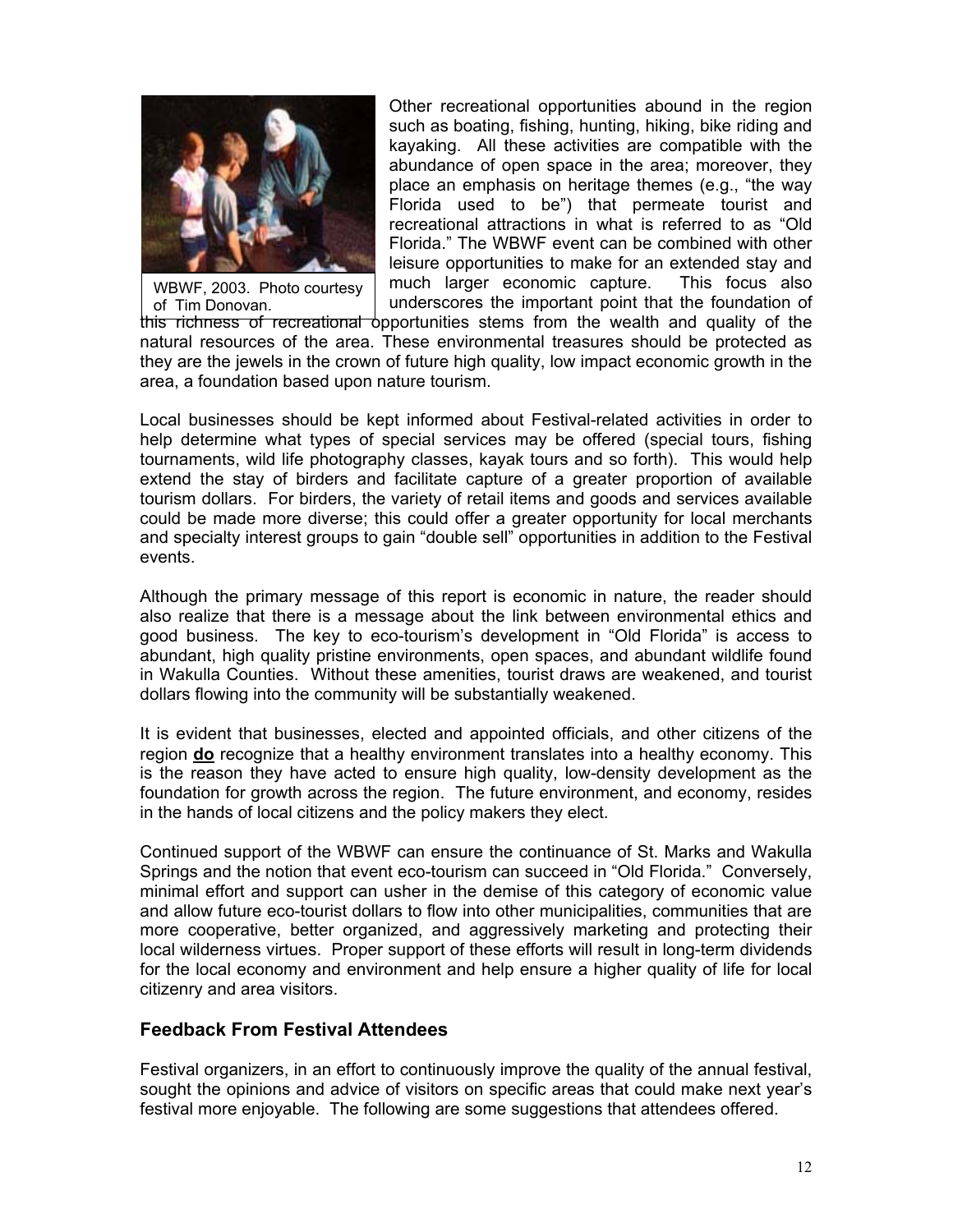## **WBWF Suggestions**

- Aim to advertise schedule of events in the local paper(s). One participant noted that he/she "wouldn't have slept in had I known I was missing so much".
- The availability of on-line registration would be most beneficial to the registrants and simplify their lives. It could also provide a database of future interested attendees that could receive agendas and other notifications. The WBWF organizers could also get a prospective head count prior to the festival.
- Have a broader selection of drinks, including decaffeinated coffee.
- Continue with the significant volunteer force for support during the WBWF.
- Continue with the scavenger hunt, both for the fun and learning factor.
- Continue with the drawing workshops next year, and in the future.
- Many attendees' comments praised the excellent organization of the WBWF and the registrants stressed what a wonderful festival it was.

## **Other Florida Birding Festival Suggestions Applicable to WBWF**

- Target university student newspapers in the surrounding areas, both within Florida and the contiguous states of Alabama and Georgia. Student newspaper advertising is inexpensive and would help capture the attention of a younger demographic; additionally, it provides a logical conduit to a highly educated audience such as the faculty and staff at those universities. It was noted that individuals associated with the provision of higher education comprised a noticeable proportion of those attending the WBWF Festival.
- Communication and coordination among festival organizers and community volunteers are vital if the attendees are to have an enjoyable experience, free of hassles. Some attendees suggested extending the hours of registration so that those individuals arriving shortly before much-anticipated events could pick up their registration packets quickly and be apprised of any last-minutes updates, leaving them sufficient time to participate in their chosen activities. This coordination difficulty occurred most frequently for early-morning excursions. Since birds are early morning creatures, people must rise in the pre-dawn hours to enjoy their feathered friends' antics.
- More volunteers at future festivals may provide some relief by sharing the responsibilities for the myriad events among a greater number of individuals. Sharing responsibilities is particularly important when events begin in the predawn hours and continue until late into the evening.
- Expand the number of vendors and the days/times wares are available for the visitors. Vendors may attract a larger portion of the local population. Wildlife photography; birdfeeders, birdhouses, and other items that attract wildlife to yards; birding equipment such as binoculars and special clothing; indigenous jewelry and artifacts; and event souvenirs such as t-shirts, hats, and pins are items that would be appropriate to offer for sale at an eco-tourism event. In addition, local organizations, such as the garden club or local animal shelters, could offer items for sale; flowers, plants, and pet collars, leashes, and toys are a few obvious choices.
- Continue to improve the signage leading visitors to the registration center and to various event venues. Street banners could improve the festival's visibility for future festivals; some additional directional signs at various locations might be helpful for visitors arriving from the east, west, and north.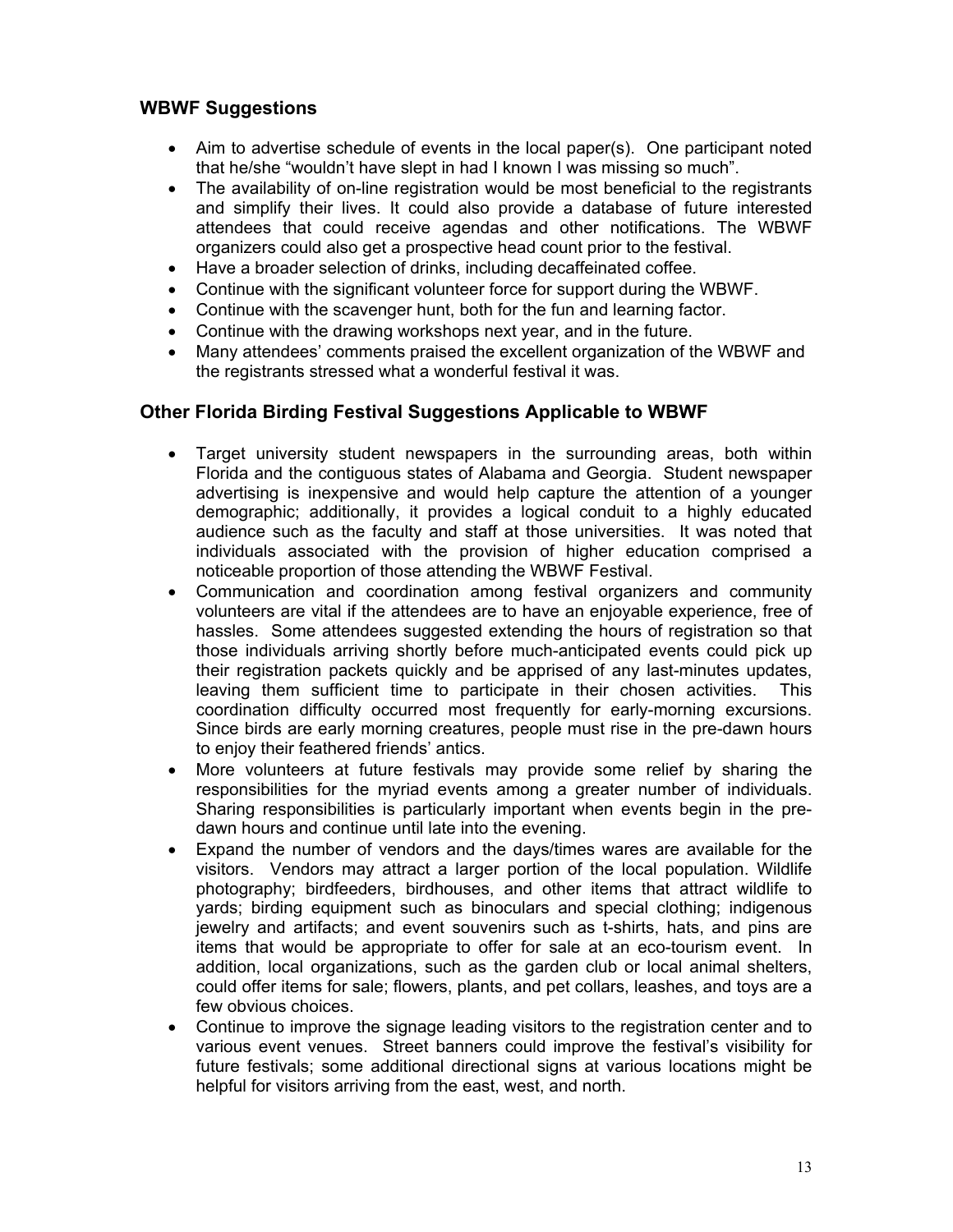

The St Marks Lighthouse, Karen Stewart, Tallahassee, Florida, 2002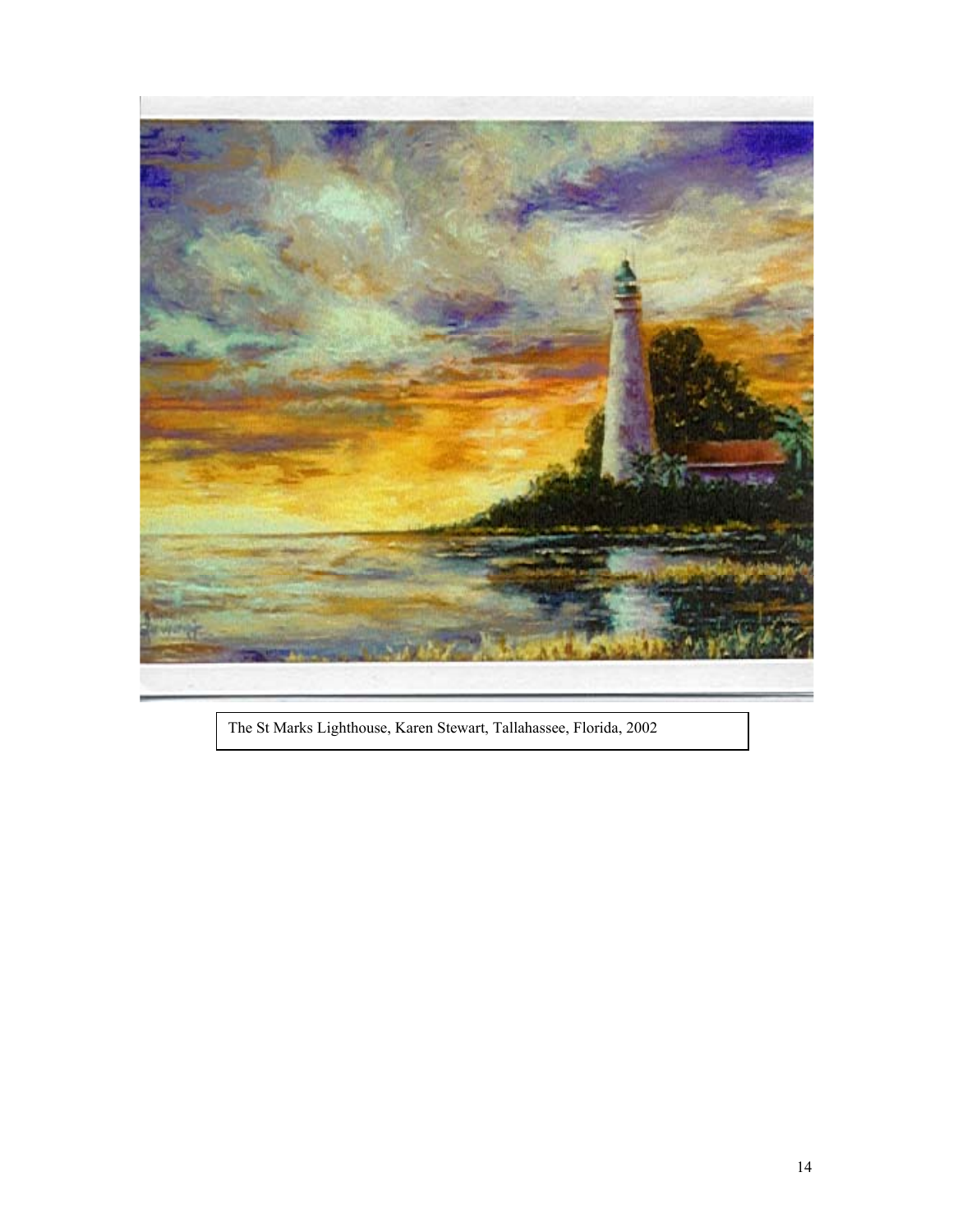#### **References**

Bolton, R. (1985) *Regional Econometric Models.* **Journal of Regional Science** 25: 495-520.

- Florida Consensus Estimating Conference. (1998) Social *Services/Temporary Assistance for Needy Families*. Economic and Demographic Research: Tallahassee, FL (Fall).
- Florida Department of Labor and Employment Security, Division of Jobs and Benefits, Bureau of Labor Market Information. (1997) Florida *Industry and Occupational Employment Projections 1995-2005*. Florida Department of Labor and Employment Security: Tallahassee, FL (September).

Florida Department of Revenue. (1998) Tax *Revenue Data*. [Online]. [http://sun6.dms.state.fl.us/dor.](http://sun6.dms.state.fl.us/dor)

- Florida Fish and Wildlife Conservation Commission (2000) The *Economic Benefit Of Florida's Fish And Wildlife Recreation*.
- Florida Fish and Wildlife Conservation Commission. (2002) The *Great Birding Trail*. [Online]. [http://www.floridabirdingtrail.com/.](http://www.floridabirdingtrail.com/)
- Florida Social Services 2000 Estimating Conference, Population and Demographic Forecast. (January).
- Minnesota IMPLAN Group, Inc. (1997) *IMPLAN Professional Social Accounting & Impact Analysis Software, 2nd Printing*. (February).
- Rickman, D.S. and R.K. Schwer (1997) REMI AND IMPLAN Models: The Case of Southern Nevada.
- Scott, D., Juror, W., and J. Cole. (1997) *Examination of the Activity Preferences and Orientation among Serious Birders, the Park, and Recreation Parks in Tourism Services*. Texas A&M University, Texas Agricultural Extension Service.

Southwick and Associates, Inc. The 2001 Economic Benefits of Watchable Wildlife Recreation in Florida. Report for the Florida Fish and Wildlife Conservation Commission, Feb. 10, 2003.

- U.S. Department of Commerce, Bureau of Economic Analysis, November 1998.
- U.S. Department of the Interior, Fish and Wildlife Service and U.S. Department of Commerce, U.S. Census Bureau. (1997) *1996 National Survey of Fishing, Hunting, and Wildlife-Associated Recreation*. [Online]. [http://www.fws.gov/.](http://www.fws.gov/)
- U.S. Department of the Interior, Fish and Wildlife Service and U.S. Department of Commerce, U.S. Census Bureau. (2002) *2001 National Survey of Fishing, Hunting, and Wildlife-Associated Recreation*. [Online]. [http://www.fws.gov/.](http://www.fws.gov/)
- U.S. Forest Service, Bureau of Land Management, Sporting Goods Manufacturers Association Corps of Engineers. (1997) *1994-95 National Survey on Recreation and the Environment*.
- Wight, P.A. (1996a) *North American Ecotourists: Market Profile and Trip Characteristics*. **Journal of Travel Research** (Spring): 2-10.
- Wight, P.A. (1996b) *North American Ecotourism Markets: Motivations, Preferences, and Destinations*. **Journal of Travel Research** (Summer): 3-10.

Tim Lynch, Ph.D., Director, Center for Economic Forecasting and Analysis, Florida State University, Julie Harrington, Ph.D., Assistant Director, conducted this study, Center for Economic Forecasting and Analysis, Florida State University. July, 2003.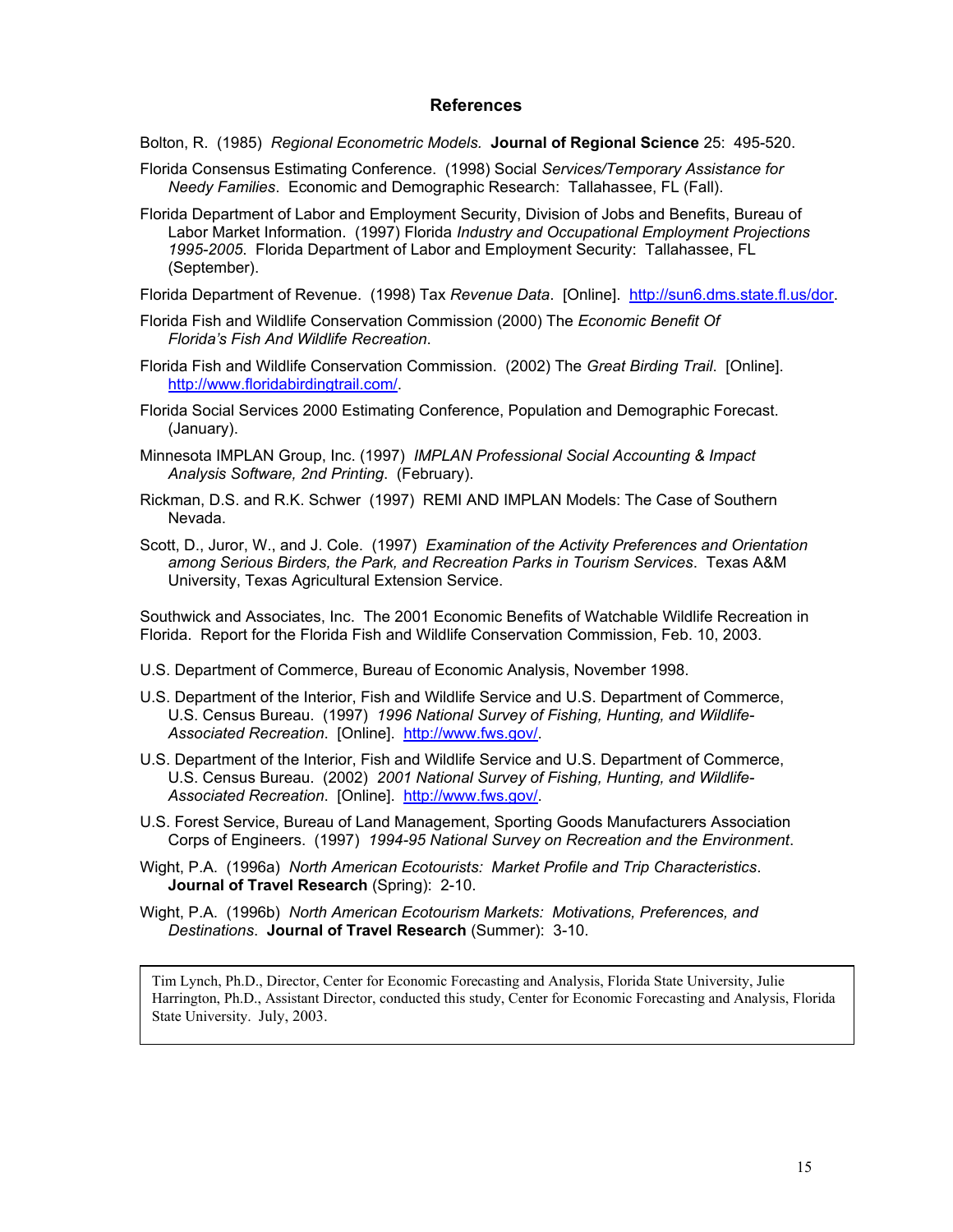## **Appendix A**



WBWF, 2003. Bird and Wildlife Watching at Bald Point. Photographs by Tim Donavan, 2003.